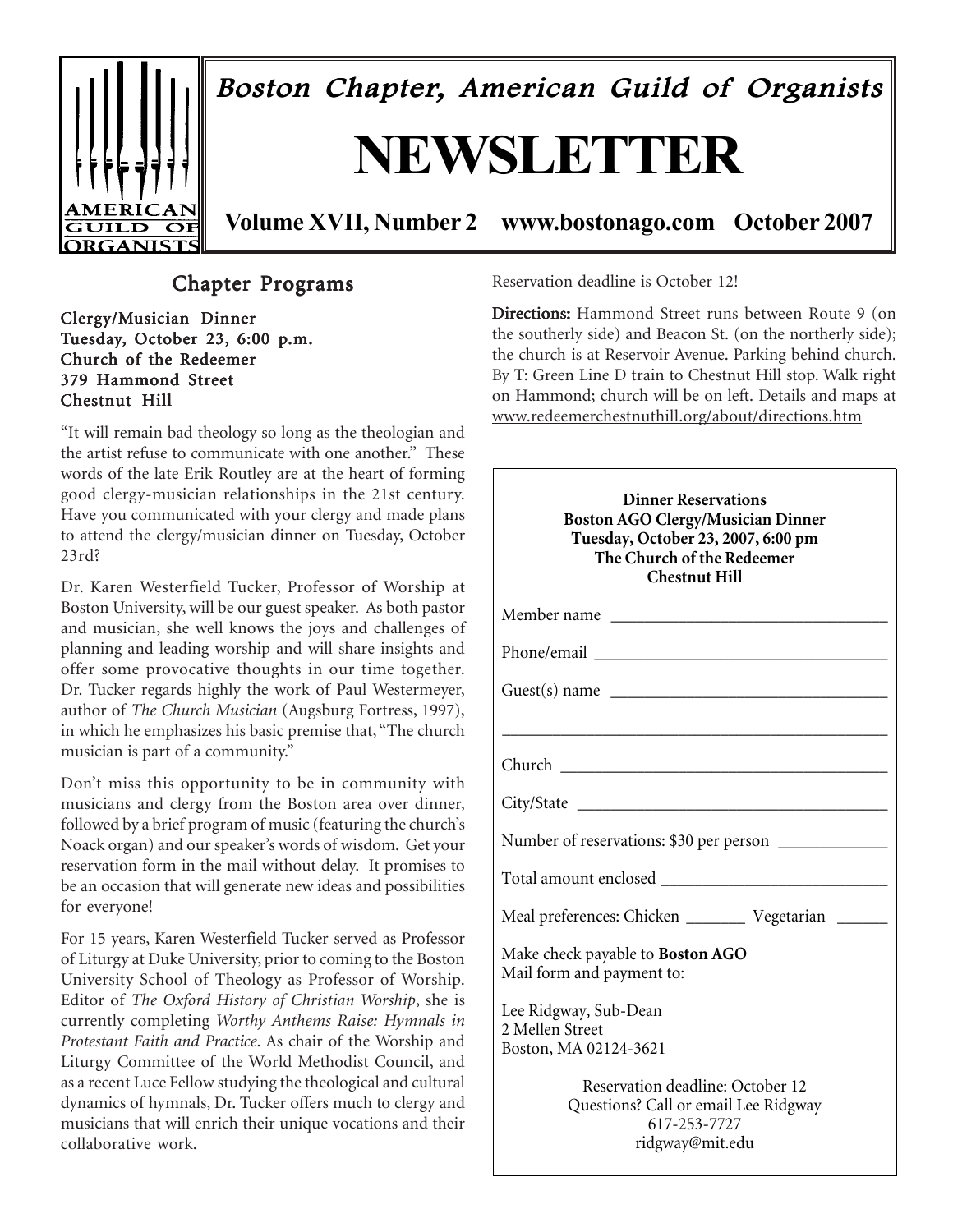# An Open Letter to Boston Chapter Members

Dear AGO friends,

Perhaps you remember the first time you were thrilled by organ music, or touched an instrument. This is the kind of excitement we hope to generate at our Pedals, Pipes and Pizza on Saturday, October 27th. We begin at First Church Congregational, 11 Garden Street, at 10 AM to hear and play the tracker action Frobenius and then move down the street to Christ Church, Zero Garden Street, to hear and play the electric-pneumatic action Schoenstein installed last year. After that we'll enjoy pizza and share our stories of wonderful experiences pulling out all the stops!

We urge you to tell all interested young people about this opportunity. Your youth choir members, piano and/or organ students and those who are avid listeners will be most welcome to come and have a 'hands-on' experience on two different but beautiful instruments.

This event is a 'feeder' to our Scholarship Auditions to be held on January 26 at St. Paul Church (site of the Boston Archdiocesan Choir School) in Cambridge. That audition is limited to people 12 to 18 years of age or in Grades 6 through 12. The Scholarships cover 10 lessons, membership in the Guild for 18 months and a gift certificate for new music. However, the Pedals, Pipes and Pizza are open to all ages - we even had an enthusiastic 3 year old a few years ago who burst through the church door asking "Where's the organ?"

Do encourage young people and their parents or teachers to join us. Both venues are just a short walk from the Harvard Square "T" stop. We look forward to seeing you there. For further information, please call Mary Sue Willie: (978) 369-2363 or e-mail her at cvmswillie@comcast.net.

*-- Mary Sue Willie*

### **Executive Committee Meetings**

Monday evenings 7-9 pm, King's Chapel Parish House, 64 Beacon St. 2nd floor, Boston. Charles or Park St. MBTA November 12, January 14, March 10, June 2.

Executive committee meetings are open to all Chapter members.

Newsletter of the Boston Chapter, American Guild of Organists Published 10 times a year, September-June. Distributed to members & associates of the Boston Chapter, AGO.

Mailed at standard mail rates from Boston MA. Boston Chapter/AGO c/o Timothy Hughes, Membership 247 Washington St #24, Winchester MA 01890. Copyright © 2007, Boston Chapter, American Guild of Organists

### *Boston Chapter, AGO Officers 2007-2008*

| Dean<br>Heinrich Christensen                                                                |
|---------------------------------------------------------------------------------------------|
| heinrich christensen@yahoo.com 617-983-1990<br>SubDean<br>Lee Ridgway                       |
| 617-436-1193<br>ridgway@mit.edu                                                             |
| Kirk Hartung<br>Treasurer<br>508-820-3340<br>kbhartung@aol.com                              |
| Assistant Treasurer<br>Nancy Granert<br>617-479-0682<br>nancy_granert@harvard.edu           |
| <b>Broadcasts</b><br>Martin Steinmetz<br>781-235-9472<br>emsteinmetz@verizon.net            |
| Rev. Earl K. Holt III<br>Chaplain<br>ekholt@kings-chapel.org<br>617-227-2155                |
| David Baker<br>Competitions<br>617-367-4260<br>$d$ gb137@mac.com                            |
| Glenn Goda<br>Examinations<br>glenngoda1545@aol.com<br>617-442-7079                         |
| Library<br>Joseph Dyer<br>617-527-6403<br>joseph.dyer@umb.edu                               |
| Membership Secretary<br>Timothy Hughes<br>781-369-1905<br>thughes $56@$ comcast.net         |
| Membership Committee<br>Judy Green<br>617-482-3044<br>$ilgreen(\omega$ green-associates.com |
| Newsletter<br>Jim Swist<br>781-643-9733<br>swist@comcast.net                                |
| Richard Hill<br>Organ Advisorv<br>smhill42ne@earthlink.net<br>508-238-6081                  |
| Placement<br>Janet Hunt<br>617-746-5433<br>janet.hunt@sjs.edu                               |
| Professional Development<br>Charlene Higbe<br>617-497-0610<br>$\text{cthigbe}(a)$ aol.com   |
| Recording Secretary<br>Kirsten Johnson<br>978-443-3472<br>jkmnjohn@aol.com                  |
| Registrar<br>Dan McKinley<br>dan.mckinley@christchurchhw.org                                |
| 603-625-9921                                                                                |
| <b>SPAC</b><br>Martin Steinmetz<br>781-235-9472<br>emsteinmetz@verizon.net                  |
| Joshua T. Lawton<br>Substitutes<br>617-926-1042<br>itlawton@mac.com                         |
| YOI<br>Mary Sue Willie<br>cymswillie@aol.com                                                |
| Stephanie Budwey                                                                            |
| 508-245-2758<br>sbudwey@hotmail.com                                                         |
| Martin Steinmetz<br>Auditors<br>781-235-9742<br>emsteinmetz@verizon.net<br>Craig Smith      |
| 781-740-4541<br>$c$ smith@groton.org                                                        |
| Region I Councillor<br>E Lary Grossman<br>413-247-9426<br>elg@bradvgrossman.com             |
| Frank Corbin<br>District Convener<br>508-767-7508<br>fcorbin@assumption.edu                 |
| Mark Nelson<br>Webmaster<br>978-283-1909<br>marknelson@cbfisk.com                           |
| <b>Executive Committee</b>                                                                  |
| Todd Beckham, Janet Hunt,<br>$D$ atuiak $V$ ahanda                                          |

*Patrick Kabanda, Lois Regestein, Judy Green, Michael Smith, Mary Beekman, Richard Benefield, Stephanie Budwey, Cheryl Duerr, Douglas Major, Andrew Shenton*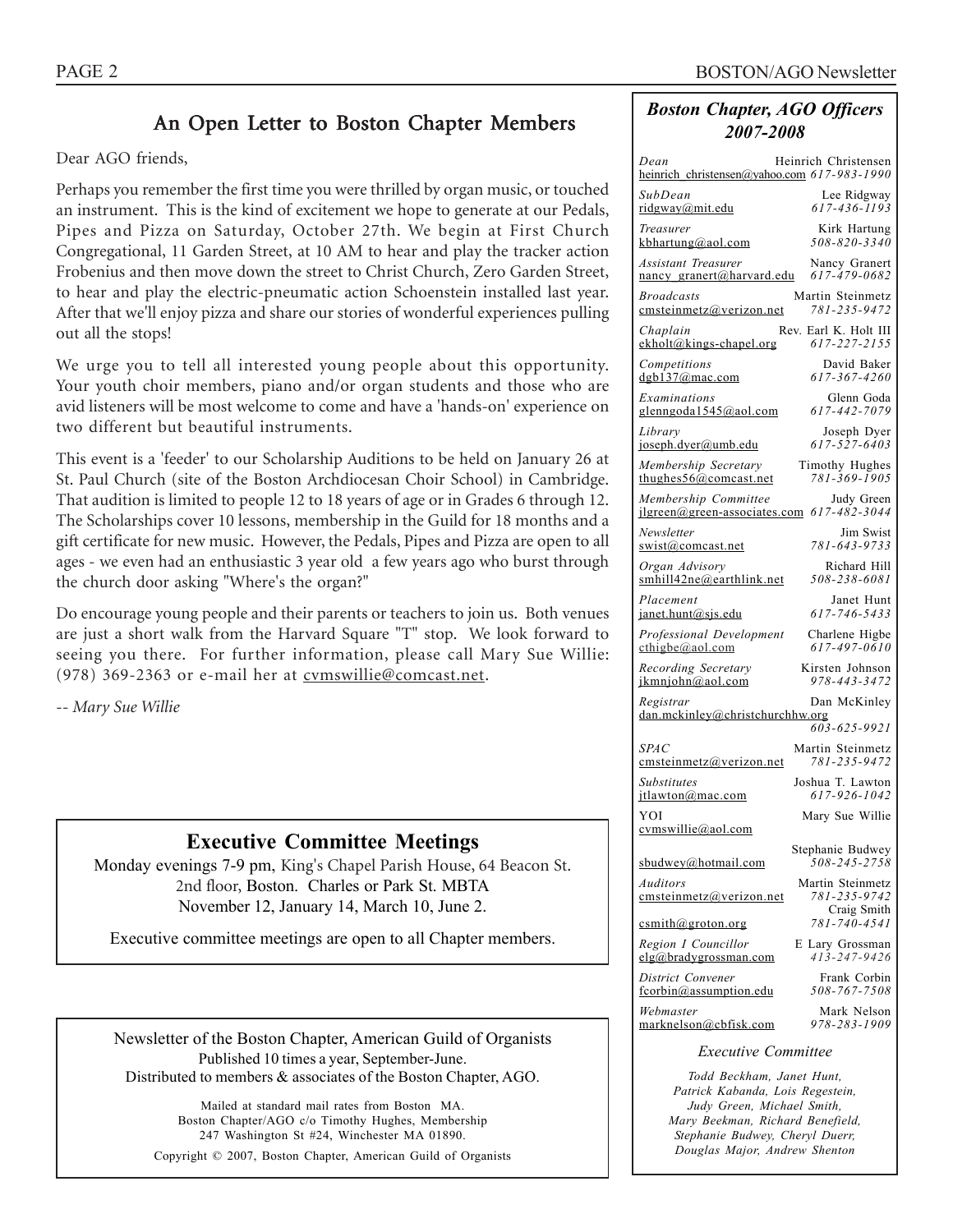# **BOSTON/AGO CONCERT CALENDAR**

#### Sunday, September 30 2:00 pm

Richard Benefield, organ: "Remembering E Power Biggs" Adolphus Busch Hall, Cambridge. 617-384-5224 Free, call to reserve

#### 3:00 pm

Yuko Hayashi, organ; Rie Shimizu, flute: Bach, Pinkham *Miracles.* St Joseph Memorial Chapel, College of th e Holy Cross, Worcester MA. 508-793-2296 Free 因

#### 3:00 pm

Youth on Parade, featuring young musicians. Methuen Memorial Music Hall, 192 Broadway, Methuen MA. 978-685-0693 \$10/5 因

#### 3:00 pm

SE Mass AGO Organ Recital honoring Normand Gingras. St Anne's Church, South Main St at Kennedy Park, Fall River MA. 508-674-5651

#### 4:00 pm

St John's Chamber Singers. First Congregational Church, 55 Elm Street, Camden ME. 207-236-4821

#### 5:00 pm

Richard Benefield, organ. *See today at 2:00 pm.*

#### 4:00 pm

Matthew Wright, lute; Jennifer Boudette, soprano: Dowland, Schütz, Purcell, Haydn, Rodrigo. The Eliot Church of Newton, 474 Centre St, Newton Corner MA. 617-244-3639 x203 \$5/3 因

#### Tuesday, October 2 12:15 pm

Peter Sulski, viola: Bach, Telemann. King's Chapel, 58 Tremont St, Boston. 617-227-2155 Donation \$3 **b** 

#### Thursday, October 4 12:00 noon

Richard Benefield, organ. Adolphus Busch Hall, Cambridge. 617-384-5224

## Friday, October 5

#### 12:15 pm

Heinrich Christensen, organ. Trinity Church, Copley Sq, Boston. 617-536-0944 x389 Don \$5 囚

#### 7:00 pm

Douglas Bruce, organ: "Around the World in 60 Minutes" Smart, Bach, Charpentier, Buxtehude, Knecht, Vogt, Mendelssohn, Buck, Franck, Grieg, Borodin, Verdi, Rawsthorne, LefébureWély. Cathedral Church of St Paul, 138 Tremont St, Boston.

#### Sunday, October 7

3:00 pm

Judith Conrad, organ: Buxtehude, Cabanilles, Bach, Hovhaness, LeMare, Sousa. St Anthony's Church, 1359 Acushnet Ave, New Bedford MA. 508-993-1691 Donation

### Tuesday, October 9

#### 12:15 pm

Brink Bush, organ: CPE Bach, JS Bach, Georg Muffat. King's Chapel, 58 Tremont St, Boston. 617-227-2155 Donat ion \$3 因

#### Wednesday, October 10 8:00 pm

Mario Duella, organ; Leonardo Ciampa, piano: World premiere *Ciampa Concerto for Organ & Piano*, others. Methuen Memorial Music Hall, 192 Broadway, Methuen MA. 617-561-0913 \$10/5 | A

#### Thursday, October 11 12:00 noon

Frank Zimpel, organ; Alexander Pfeifer, trumpet. Adolphus Busch Hall, Cambridge. 617-384-5224

#### Friday, October 12 12:15 pm

Stuart Forster, organ. Trinity Church, Copley Sq, Boston. 617-536-0944 x389 Don \$5 因

#### 7:30 pm

Olmsted Chamber Players: Peter H Bloom, flute; Brian Clague, violin; Jennifer Shallenberger, viola; Timothy Roberts, cello: Mozart, Beethoven. St Andrew's Episcopal Church, 79 Denton Rd, Wellesley MA. 781-235-7310 \$20/10/5

#### 7:30 pm

Mario Duella, organ: Buxtehude, Bach, Mendelssohn, Valeri, Bossi, Capocci. Congregational Church, 75 Pleasant St, Arlington MA. 781-643-0553 \$10/5

#### Saturday, October 13 9:30 am

Recorders/Early Music MetroWest Playing Meeting: Italia Mia. Choral program with Fred Jodry. Trinity Episcopal Church, 81 Elm St, Concord MA. 978-264-0584 Instruments \$12/ Singers \$18

#### Sunday, October 14 2:30 pm

Brett Valliant, organ. Shanklin Music Hall, Groton MA. EMCATOS.com \$20

#### 3:00 pm

Richard Hill, organ. Church of the Good Shepherd, 74 High St, Wareham MA. 508-295-2840

#### 5:00 pm

Douglas Major, organ. Christ Church, Westerly RI. 978-546-6236

#### Tuesday, October 16 12:15 pm

Olmsted Ensemble: Peter H Bloom, flute; Brian Clague, violin; Jenny Shallenberger, viola: Beethoven, Naumann King's Chapel, 58 Tremont St, Boston. 617-227-2155 Donation \$3 **b** 

#### Thursday, October 18 12:00 noon

Pavel Kohout, organ. Adolphus Busch Hall, Cambridge. 617-384-5224

#### Friday, October 19 12:15 pm

Choir of St George's Winsor, England. Trinity Church, Copley Sq, Boston. 617-536-0944 x389 Don \$5 囚

#### 7:30 pm

Renaissonics & Friends (Tyson, *dir*); Ken Pierce, dancer/historian: Teaching dances from the 15th, 16th & 17th centuries. Refreshments. No partner required. 617-661-3353 \$8

#### 8:00 pm

Schola Cantorum (Jodry, *dir*): Monteverdi, Lauridson, de Wert. Church of St John the Evangelist, 35 Bowdoin St, Boston. 401-274-5073 \$20/15/7

#### Saturday, October 20 7:30 pm

*Synergy:* Lira Cady, harp; Debbie Franks, flute; William Ness, organ: Peter Mathews, Lynn Trapp, Robert Speed, Saint-Saëns, Bach, Fauré, others. Memorial Congregational Church, 26 Concord Road, Sudbury MA. www.mccsudbury.org Donation

#### 8:00 pm

Mark Husey, organ: Cook, Buxtehude, Bach, Langlais, Improvisations on suggested themes. St Cecilia's Church, 18 Belvedere St, Boston. 617-536-4548 Donation

#### 8:00 pm

Schola Cantorum (Jodry, *dir*): Monteverdi, Lauridson, de Wert. St Joseph's Church, Hope & Arnold Sts, Providence RI. 401-274-5073 \$20/15/7

#### Sunday, October 21 2:00 pm

Ansgar Wallenhorst, organ. Cathedral of the Holy Cross Annual Organ Benefit Recital. *See page 5.*

#### 3:00 pm

Chandler Noyes, organ; Bianca Garthside, vocal soloist: Opera music transcribed for organ. Methuen Memorial Music Hall, 192 Broadway, Methuen MA. 978-685-0693 \$10/5 因

#### 4:00 pm

43rd Choir Festival: Service of Ecumenical Song. *See back page.*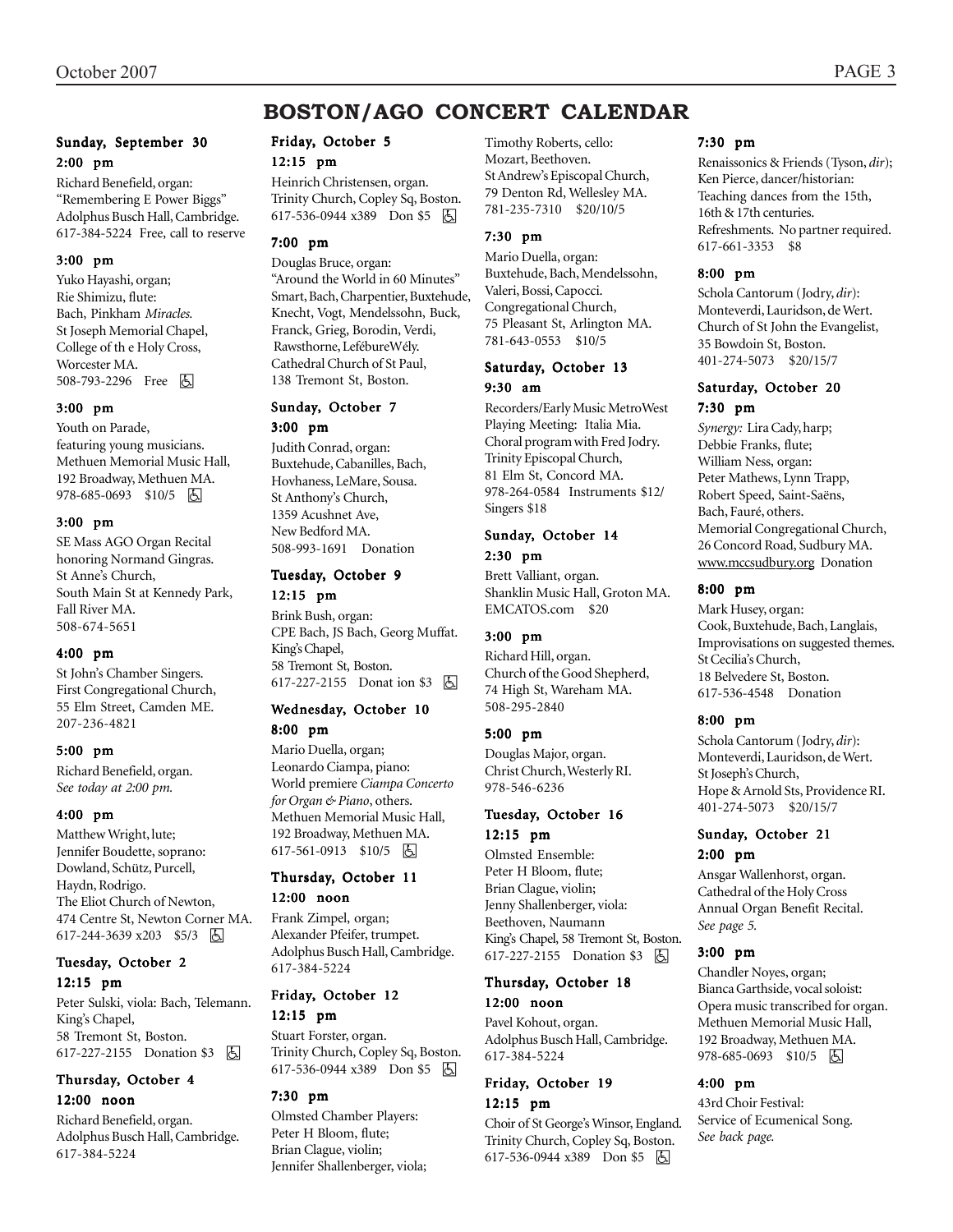#### 4:00 pm

Mark Husey, organ. Cook, Buxtehude, Bach, Langlais, Improvisations on suggested themes. United Church of Christ, 496 Main St, Medfield MA. 508-359-2351 Donation

#### 4:00 pm

Schola Cantorum (Jodry, *dir*): Monteverdi, Lauridson, de Wert. St Peter's Church, 320 Boston Post Rd, Weston MA. 401-274-5073 \$20/15/7

#### 5:00 pm

Douglas Major, organ; William Kendell, tenor. St Michael's Church, Marblehead MA. 781-631-0657

#### 5:00 pm

Evensong: Andrew Olsen, bass: Stanford *Evening Service,* op 81. The Church of Our Redeemer, 6 Meriam St, Lexington MA. 781-862-6408 因

#### Tuesday, October 23 12:15 pm

Martin Rein, organ: Buxtehude, Bach, Dupré. King's Chapel, 58 Tremont St, Boston. 617-227-2155 Donation \$3 h

#### 6:00 pm

Clergy/Musician Dinner. *See article, page 1.*

#### Wednesday, October 24 12:15 pm

Richard Hill, organ: "Halloween Pranks" Unity Church, 9 Main St, North Easton MA. 508-238-6081

#### Thursday, October 25 12:00 noon

Nancy B Granert, organ. Adolphus Busch Hall, Cambridge. 617-384-5224

#### Friday, October 26 12:15 pm

Joshua T Lawton, organ: Veloso, Messiaen. Trinity Church, Copley Sq, Boston. 617-536-0944 x389 Don \$5 h

#### 7:30 pm

Halloween Silent Film Night, Tom Trenney, organ accompanying Silent Movie: *Mask of Zorro* (Douglas Fairbanks), 1920*.* Merrill Auditorium at City Hall, 389 Congress St, Portland ME. 207-775-2126 Donation \$10 h

#### 8:00 pm

Chandler Noyes, organ. Silent Movie: *Phantom of the Opera* (Lon Chaney, Sr). Methuen Memorial Music Hall, 192 Broadway, Methuen MA. 978-685-0693 \$10/5 因

#### 8:00 pm

Leo Abbott, organ: Mendelssohn, Mozart, Widor, Abbott. Holy Name Parish, 1689 Centre St, W Roxbury MA. 617-325-4865 x206 Donation **A** 

### Saturday, October 27

8:00 pm SARASA Chamber Ensemble (Merton, *dir/cello*); Elizabeth Blumenstock & guest, violin; Jennifer Stirling, viola. String quartets by Mozart & Haydn. Friends Meeting House, 5 Longfellow Park, Cambridge. 617-492-4758 \$22/18/13  $\boxed{6}$ 

#### 8:00 pm

Young Musicians Series: Andrew Olsen, viola & violin; Cheryl Duerr, piano & flute. Q & A Session. The Church of Our Redeemer, 6 Meriam St, Lexington MA. 781-862-6408 因

#### Sunday, October 28 3:00 pm

Youth on Parade, featuring young musicians. Methuen Memorial Music Hall, 192 Broadway, Methuen MA. 978-685-0693 \$10/5 6

#### 3:00 pm

Olav Chris Henriksen, Baroque guitar; James Meadors, theorbo: *Il Capriccioso: the Guitar Music of Francesco Corbetta.* Somerville Museum, One Westwood Rd, Somerville MA. 617-666-9810 \$17/12

#### 3:30 pm

Foundling Baroque Orchestra: Music of England & New England: Avison, Purcell, Scarlatti, Handel, New England composers.

St Martin's Church, Orchard Ave at Wayland Sq, Providence RI. 401-273-7308 \$25/20 srs/10 sts & low income, \$50 group rates. Advance sale \$20/18/8

#### 4:00 pm

Edward A Broms, organ: Bach, Broms, Improvisations. Holy Name Parish, 1689 Centre St, W Roxbury MA. 617-325-4865 x206 Donation **囚** 

#### 4:00 pm

A Joyful Noyse; Jeanne Lucas, soprano: Amorous 18th century Italian cantatas. Reception. Taylor House B&B, 50 Burroughs St, Jamaica Plain MA. 617-983-9334 Donation \$10

#### 5:00 pm

King's Chapel Choir & Soloists, Chamber orchestra. *See page 5.*

#### 5:00 pm

Peter Shea, tenor; Elise Jackendoff, piano: Wolf, Grieg, others. Harvard-Epworth Church, 1555 Mass Ave, Cambridge. 617-354-0837 Donation

#### 7:00 pm

SARASA Chamber Ensemble. *See Saturday, Oct 27 at 8:00 pm.* First Parish in Concord, 20 Lexington Rd, Concord MA.

#### Tuesday, October 30 12:15 pm

Edwin C Starner, organ: Bach, Busser, Dubois, Krebs, Locklair, Whitlock. First Church of Christ, Scientist, 250 Mass Ave, Boston. 617-450-3436 Free **b** 

#### 12:15 pm

Daniel Molkentin, tenor: Dowland, Britten. King's Chapel, 58 Tremont St, Boston. 617-227-2155 Donation \$3 | A

#### Wednesday, October 31 7:30 pm

Sheldon Gaard, organ: Halloween Concert. First Congregational Church, 55 Elm Street, Camden ME. 207-236-4821

#### Thursday, November 1 12:00 noon

Edward E Jones, organ. Adolphus Busch Hall, Cambridge. 617-384-5224

#### Friday, November 2 12:15 pm

Brian Jones, organ. Trinity Church, Copley Sq, Boston. 617-536-0944 x389 Don \$5 因

#### Friday, November 4 3:00 pm

Brian Jones, organ. St Anthony's Church, 1359 Acushnet Ave, New Bedford MA. 508-993-1691 Donation  $\Box$ 

#### 3:00 pm

Masterworks Chorale, Orchestra (Karidoyanes, *dir*): Schumann Mass, Op 147; Requiem, Op. 148. Memorial Hall, Sanders Theatre, 45 Quincy St, Cambridge. 617-496-2222 \$42, 30, 20 | 大

#### 4:00 pm

George Bozeman, Maury A Castro, organ: 20th Anniversary Gala for Installation of Bozeman Opus 40. The Eliot Church of Newton, 474 Centre St, Newton Corner MA. 617-244-3639 x203 Free [5]

#### 7:30 pm

John Chappell Stowe, organ; John Aley, trumpet. Chapel of St Peter & St Paul, St Paul's School, 325 Pleasant St, Concord NH. 603-219-0264

#### Thursday, November 8 12:00 noon

Stuart Forster, organ. Adolphus Busch Hall, Cambridge. 617-384-5224

#### Friday, November 9 12:15 pm

Michael Kleinschmidt, organ. Trinity Church, Copley Sq, Boston. 617-536-0944 x389 Don \$5 因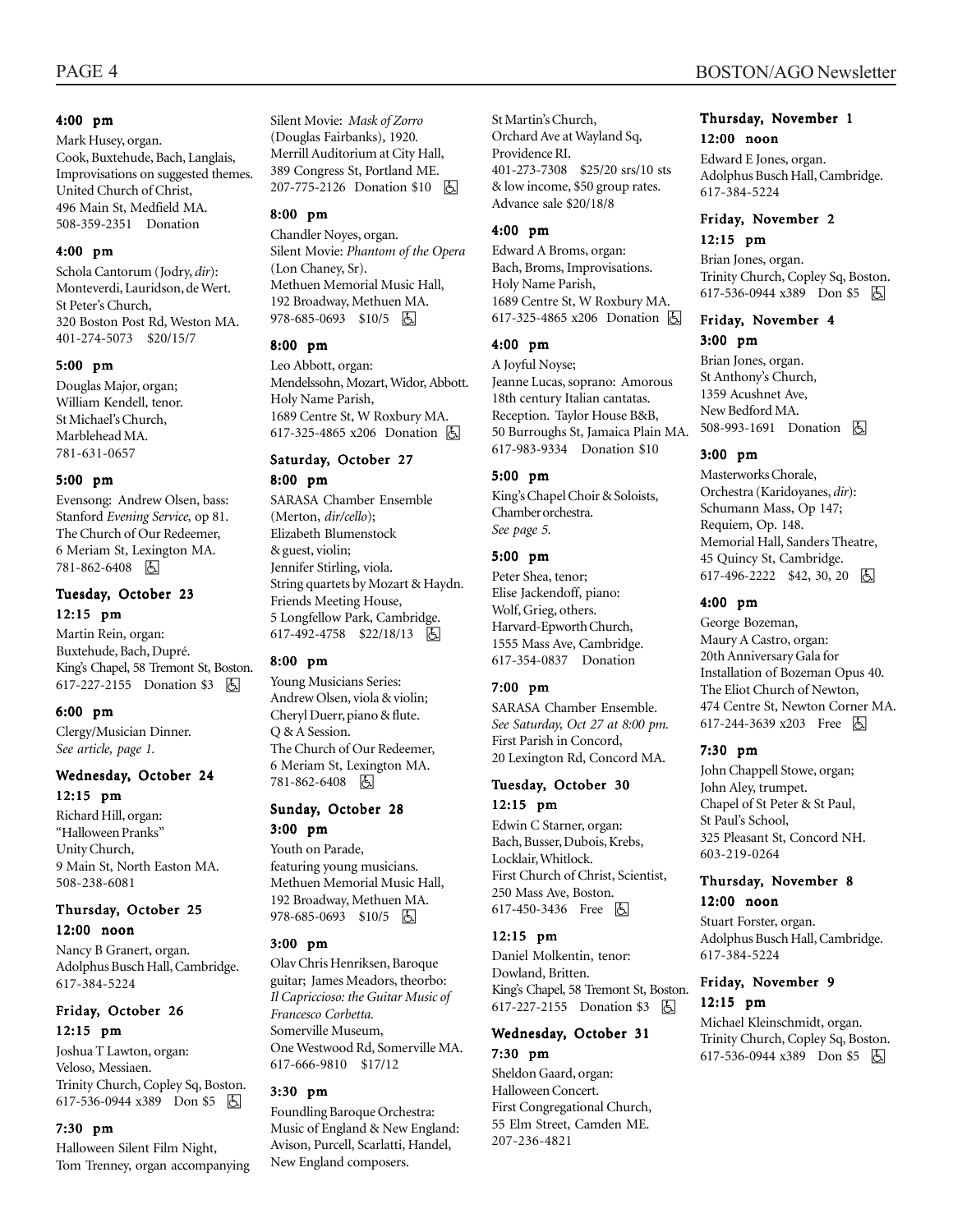# **NEXT DEADLINE:**

### **October 5 for November, 2007 Issue**

Please send all notices, news, and articles to:

Jim Swist, 34 Jason Street #2 Arlington MA 02476 Send via e-mail to swist@comcast.net (inline text or WORD .doc file attachment)

Calendar notices must be submitted either by e-mail or IN WRITING (please no phone calls). Include: day, date, time, brief description of program, location, address, phone number, price (or donation/free), and whether handicap-accessible.

Listings for each month are due by the first Friday of the prior month. We will include all listings for the month of issue plus as many for the following month as space allows.

# Barbara Owen Book

Barbara Owen's most recent book, *The Organ Music of Johannes Brahms*, was published in June. It is available online from the publisher, Oxford University Press, or from the catalog of the Organ Historical Society. A copy has been donated to our AGO Organ Library.

# ANNUAL ORGAN BENEFIT RECITAL

ANSGAR WALLENHORST

St. Peter & Paul Church, Ratingen

Winner 2000 Haarlem Improvisation Competition

Sunday, October 21, 2007 - 2 p.m.

CATHEDRAL OF THE HOLY CROSS

1400 Washington St., Boston

Handicap access at Union Park St. entrance

Free and open to the public

Donations accepted for Cathedral Organ Restoration Fund

# E-Newsletter

Note that effective this season, electronic Newsletters are being e-mailed to those members who indicated such on their renewal forms. They will no longer receive paper copies.

It is not too late to sign up for this service, just drop Tim Hughes an e-mail.

# Advertising Space Available

The Newsletter back page ad space (half-page) is still available for January, February, April, and June (\$85). Please contact the Editor to reserve the space.

Quarter-page inside ads are always available for \$25 each, without reservation.

Advertising deadline is Friday of the first week of the preceding month.

**KING'S CHAPEL CONCERT SERIES** 50th Anniversary Season Celebrating the life and work of Daniel Pinkham

# Gabriel Fauré: Requiem Daniel Pinkham: The Small Requiem

King's Chapel Choir Jillian Malin, soprano; Lisa Sheppard Hadley, mezzo-soprano; Michael Calmès, tenor; Brian Church, baritone Chamber Orchestra. Ross Wood, organ. Heinrich Christensen, director

Dan loved Fauré's "Requiem" and performed it many times during his 42 years as Music Director at King's Chapel. "The Small Requiem" was written as a companion piece to the Fauré.

### ക

SUNDAY, OCTOBER 28, 2007, AT 5 PM King's Chapel, corner of School & Tremont Sts. Requested donation \$12/\$8 at the door Near T stops at Park St., State St., Govt. Ctr Parking \$7 in One Beacon St. Garage 617-227-2155; www.kings-chapel.org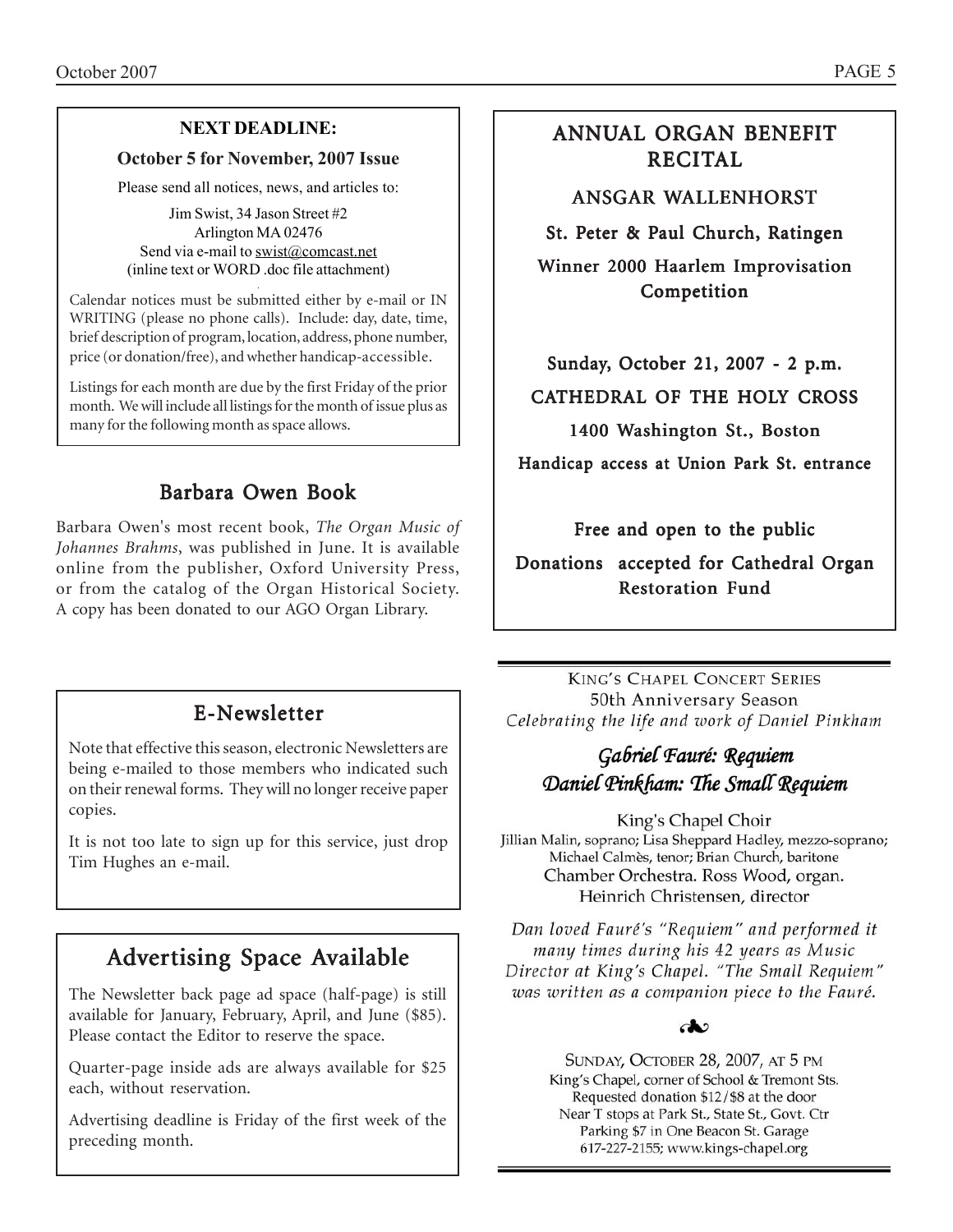### AGO Boston Chapter Substitute List

| Name                                         | Phone                                  | E-mail                                         | From/                        | Denoms.                  | Available        | Available       |
|----------------------------------------------|----------------------------------------|------------------------------------------------|------------------------------|--------------------------|------------------|-----------------|
|                                              |                                        |                                                | Driving radius               | Comfortable              | Sundays?         | as Interim?     |
|                                              |                                        |                                                |                              | with                     |                  |                 |
| ALCOMBRIGHT, MATTHEW                         | 413.652.1348                           | matt.alcombright@gmail.com                     | Boston+30 mi.                | RC                       | p.m. only        | Yes             |
| ARMSTRONG, SUSAN                             | 603.428.3074                           | etitcomb@conknet.com                           | NH                           | <b>ALL</b>               | Yes              |                 |
| <b>BENNER, CRAIG</b><br><b>BERMANI. ERIC</b> | 617.236.8596<br>508.876.9911           | csbenner@yahoo.com<br>StCatherinemusic@aol.com | Boston+45 mi.<br>New England | <b>ALL</b><br><b>ALL</b> | Yes<br>p.m. only | Yes             |
| BROMS, EDWARD A.                             | 617.548.3974                           | ebroms@diomass.org                             | New England                  | <b>ALL</b>               | No               | No              |
| <b>BROWN, DEBORAH</b>                        | 978.475.6494                           | browndeb10@comcast.net                         | Andover+15 mi.               | P, RC                    | Yes              | No              |
| <b>BURMEISTER, FRANCES</b>                   | 978.372.0606                           | fburmeister@hotmail.com                        | Boston & north (NH)          | <b>ALL</b>               | No               | Yes             |
| <b>BUSH, BRINK</b>                           | 401.651.6469                           | brinkbush@hotmail.com                          | Providence-to-Boston         | <b>ALL</b>               | No               | No              |
| CARSON, LAURENCE                             | (h)617.451.0822                        | laurence.carson2@verizon.net                   | Boston                       | <b>ALL</b>               | No               |                 |
|                                              | (w)781.235.0034                        |                                                |                              |                          |                  |                 |
| CATANESYE, WILLIAM                           | 781.858.5087                           | wcatanesye@aol.com                             | Boston+35 mi.                | RC, E                    | After 11 a.m.    |                 |
| CIENNIWA, PAUL                               | 508.676.8483                           | paul@fscboston.org                             | Boston & south               | <b>ALL</b>               | No               | No              |
| COOMAN, CARSON                               | 617.285.2577                           | carson@carsoncooman.com                        | Cambridge/Boston             | <b>ALL</b>               | Yes              | Yes             |
| COVELL, WENDY                                | 617.731.3726                           | wendycove@verizon.net                          | <b>MBTA</b> from Boston      | <b>ALL</b>               | Yes              | Yes             |
| CIAMPA, LEONARDO                             | 617.561.0913                           | leonardociampa@hotmail.com                     | MBTA accessible              | <b>ALL</b>               | Yes              | No              |
| CHADWICK, JUDITH                             | 617.713.0193                           |                                                | Brookline                    | P, E                     | Yes              | Yes (org. only) |
| DORJIEVA, GHILYANA                           | (h)857.272.4110                        | ghilyana@yahoo.com                             | Boston+40 mi.                | <b>ALL</b>               | Yes              | Yes             |
|                                              | $(w)$ 617.277.7345                     |                                                |                              |                          |                  |                 |
| DUERR, CHERYL                                | 781.860.8893                           | clduerr@verizon.net                            | <b>Greater Boston</b>        | <b>ALL</b>               | Yes              | Yes             |
| FANTASIA, PHILIP                             | 508.359.4634                           | pmfantasia@mindspring.com                      | Medfield                     | <b>ALL</b>               | Yes              |                 |
| FLUMMERFELT, JANE                            | (w)781.862.4220                        | j.flummerfelt@comcast.net                      | Greater Boston               | <b>ALL</b>               | No               | No              |
|                                              | (h) 781.734.0327                       |                                                |                              |                          |                  |                 |
| FLYYN, GREG                                  | 617.730.9377                           | leeflynn38@yahoo.com                           | Boston                       | ALL                      | Yes              | Yes             |
| FUNG, TERESA                                 | 781.575.0408                           | fung@simmons.edu                               | Canton                       | <b>ALL</b>               | Yes              | Yes             |
| <b>GABLER, ROSE MARY</b>                     | 781.862.6322                           | rmgabler@ad.com                                | Lexington                    | RC                       | Yes              |                 |
| <b>GALIE, KEVIN</b>                          | 617.427.2342                           | keviningalie@cs.com                            | Eastern MA                   | <b>ALL</b>               | Yes              | Yes             |
| GODA, GLENN                                  | (h)617.442.7079                        | glenngoda1545@aol.com                          | Roxbury                      | <b>ALL</b>               | No               |                 |
|                                              | $(w)$ 617.445.2600                     |                                                |                              |                          |                  |                 |
| GRAY, ELISABETH(Buffy)                       | 617.696.9575                           | buffygray@msn.com                              | Milton                       | E                        | Yes              |                 |
| <b>GRUNDEEN, PAULETTE</b>                    | (h)978.623.7031<br>(m)978.790.1878     | grundeen@mathbox.com                           | Andover                      | <b>ALL</b>               | Yes              | Yes             |
| <b>GUSTAFSON, KARIN J.</b>                   | 508.879.7262                           | karinj.gustafson@worldnet.att.net              | W&S of Boston                | P, E, L                  | Yes              |                 |
| <b>GUZASKY, G. FREDRICK</b>                  | 781.420.6880                           | fredboston@msn.com                             | Boston + 50 mi.              | <b>ALL</b>               | Yes              | Yes             |
| HENRY, COLLEEN                               | 781.646.4939                           | cbhkeys@rcn.com                                | Boston + $25$ mi.            | <b>ALL</b>               | Yes              |                 |
| HOWARD, SUZANNAH                             | 617.792.4247                           |                                                | Boston                       |                          | Yes              |                 |
| HUMPHREVILLE, ROBERT                         | 617.864.0800                           | r.hump@verizon.net                             | Cambridge                    | <b>ALL</b>               | Yes              |                 |
| <b>JAMES, STEPHEN</b>                        | 508.620.1626                           | sdjames77@alumni.amherst.edu                   | Framingham                   | <b>ALL</b>               | after July 1     |                 |
| JEROLD, BEVERLY                              | (h)617.739.1751                        | bvjerold@aol.com                               | <b>Boston</b>                | <b>ALL</b>               | Yes              |                 |
|                                              | $(m)$ 617.240.2815                     |                                                |                              |                          |                  |                 |
| JOHNSON, ROBERT                              | 508.226.8991                           | bobjohnson22@comcast.net                       | Attleboro                    | <b>ALL</b>               | Yes              |                 |
| KELTON, R. HARRISON                          | 617.964.3413                           | rhkelton@verizon.net                           | Boston                       | <b>ALL</b>               | Yes              |                 |
| KIM, YOO-KYUNG                               | 781.223.4411                           | ykimlc@yahoo.com                               | Lexington                    | <b>ALL</b>               | Yes              | Possible        |
| KWOK, ESTHER                                 | 781.986.0263                           | ewkwok@aol.com                                 |                              | <b>ALL</b>               | No               |                 |
| LAMOUREUX, DANIEL                            | 617.232.1345                           | dlamour@comcast.net                            | Brookline                    | <b>ALL</b>               | No               | No              |
|                                              |                                        |                                                | $+50$ mi.                    |                          |                  |                 |
| LAWTON, CAROLE                               | 781.641.3012                           | czlawton@yahoo.com                             | Boston 20 mi. rad            | P,RC                     | Yes              | Yes             |
| LOUD, MIRANDA                                | 617.926.2355                           | mirandaloud@yahoo.com                          | Watertown                    |                          |                  |                 |
| LOVELL, RUSS                                 | 978.433.2621                           | russ1948@juno.com                              | Pepperell                    | <b>ALL</b>               | Yes              |                 |
|                                              | (m)978.877.3924                        |                                                |                              |                          |                  |                 |
| LUEFT, LORRAINE                              | 617.489.1178                           | LorraineL2@peoplepc.com                        | Boston + $45$ mi.            | <b>ALL</b>               | Yes              | Yes             |
| LYNCH, COLIN                                 | 603.219.0264                           | clynch@sps.edu                                 | Boston + $60$ mi.            | E, RC                    | Yes              | Yes             |
| MacDONALD, MARY                              | 315.383.4717                           | mary@marymusic.com                             |                              | RC.E                     | Yes              |                 |
| MARGETSON, EUNICE                            | 781.483.6142                           |                                                | Medford                      |                          | Yes              |                 |
| MURRAY, MICHAEL S.                           | 617.331.0774                           | mmurray@redeemerchestnuthill.org               | Any                          | <b>ALL</b>               | Afternoon        | N <sub>o</sub>  |
| NOBLE, ROBERT                                | 781.648.5618                           | robert.noble@pioneerinvest.com                 | Arlington                    | <b>ALL</b>               | Yes              |                 |
| OLBASH, MICHAEL J.                           | 617.275.8129                           | olbash@post.harvard.edu                        | Boston/RI                    | <b>ALL</b>               | After 11.00 am   |                 |
| OWEN, BARBARA                                | 978.465.2068                           | owenbar@juno.com                               | Greater Boston and points    | P, E, RC, T              | r es             | r es            |
|                                              |                                        |                                                | north preferred              |                          |                  |                 |
| PATCHEL, STEVEN                              | 617.697.5123                           | SteveP7@aol.com                                | Boston                       | ALL                      | No               |                 |
| REGESTEIN, LOIS                              | 617.739.1340                           | $\overline{\text{lois.r}}$ @att.net            | <b>Brookline</b>             | <b>ALL</b>               | After 10.00 a.m. |                 |
| REMEK, PHILIP                                | (h)617.934.5469                        | p remek@yahoo.com                              | New England                  | ALL                      | Yes              | Yes             |
|                                              | $(c)$ 305.342.4929                     |                                                |                              |                          |                  |                 |
| RUPERT, MARY JANE                            |                                        |                                                |                              |                          |                  |                 |
| SANTINI, BRANDON                             | 617.864.2271                           | $m$ jrupert@gis.net                            | Cambridge                    | ALL                      | Yes              |                 |
| SATERLEE, THOMAS                             | 781.331.0930                           |                                                | Weymouth                     | $ALL$ (pref $RC$ )       | Yes              |                 |
|                                              | 617.787.7874                           | saterleet@yahoo.com                            | Boston + 50 mi.              | ALL                      | Yes              | Yes             |
| SHAUD, DAN                                   | $(h)$ 617.924.1067                     | danshaud@gmail.com                             | Watertown                    |                          | Yes              |                 |
|                                              | (c)857.636.8844                        |                                                |                              |                          |                  |                 |
| SHENTON, ANDREW                              | 617.327.4604                           | shenton@bu.edu                                 | Boston                       | ALL                      | No               |                 |
| SMITH, JEFFREY H.                            | (h)781.224.1767                        | jeffreyhsmith@hotmail.com                      | Wakefield                    | ALL                      | Yes              |                 |
|                                              | $(w)$ 617.735.9953                     |                                                |                              |                          |                  |                 |
| SMITH, MICHAEL WAYNE                         | $(m)$ 203.645.9227                     | mwsmith@groton.org                             | Groton                       | ALL                      | Yes              |                 |
|                                              | $(w)$ 978.448.7365                     |                                                |                              |                          |                  |                 |
| STAPLETON, PETER                             | 617.262.0316                           | pstopsl@earthlink.net                          | Boston                       | P,E.CS                   | Yes              |                 |
| TEMPLE, CANDACE                              | 781.275.0506                           | candacewt@aol.com                              | Bedford                      | E,P                      | Yes              |                 |
| TOEPPNER, LOIS Z.                            | $(h)$ 508.366.0509                     | toeppner4@charter.net                          | Sudbury/                     | ALL                      | No               |                 |
|                                              | (m)978.376.4036                        |                                                | Westborough                  |                          |                  |                 |
| TURBESSI, JOE                                | 231.343.5943                           | joseph.turbessi@gmail.com                      | <b>MBTA</b> from Boston      | <b>ALL</b>               | Yes              | Yes             |
| VARGHESE, LAYA M.                            | 908.420.1531                           | LayaMVarghese@gmail.com                        | <b>MBTA</b> from Boston      | ALL                      | Yes              | Yes             |
| WARNER, SALLY SLADE                          | (h)978.475.2599                        | sswarner@andover.edu                           |                              | ALL                      | Yes              |                 |
|                                              | $(w)$ 978.749.4264<br>(fx)978.749.4265 |                                                |                              |                          |                  |                 |
| WITTE, DOUGLAS                               | 617.242.0589                           | dnwitte@hotmail.com                            | <b>MBTA</b>                  | E, P                     | No               | No              |

Further assistance, if needed, is available from the Boston chapter's substitute list co-ordinator, Joshua T. Lawton, 545 Mt Auburn Street #2, Watertown, MA 02472, 617-926-1042, jtlawton@mac.com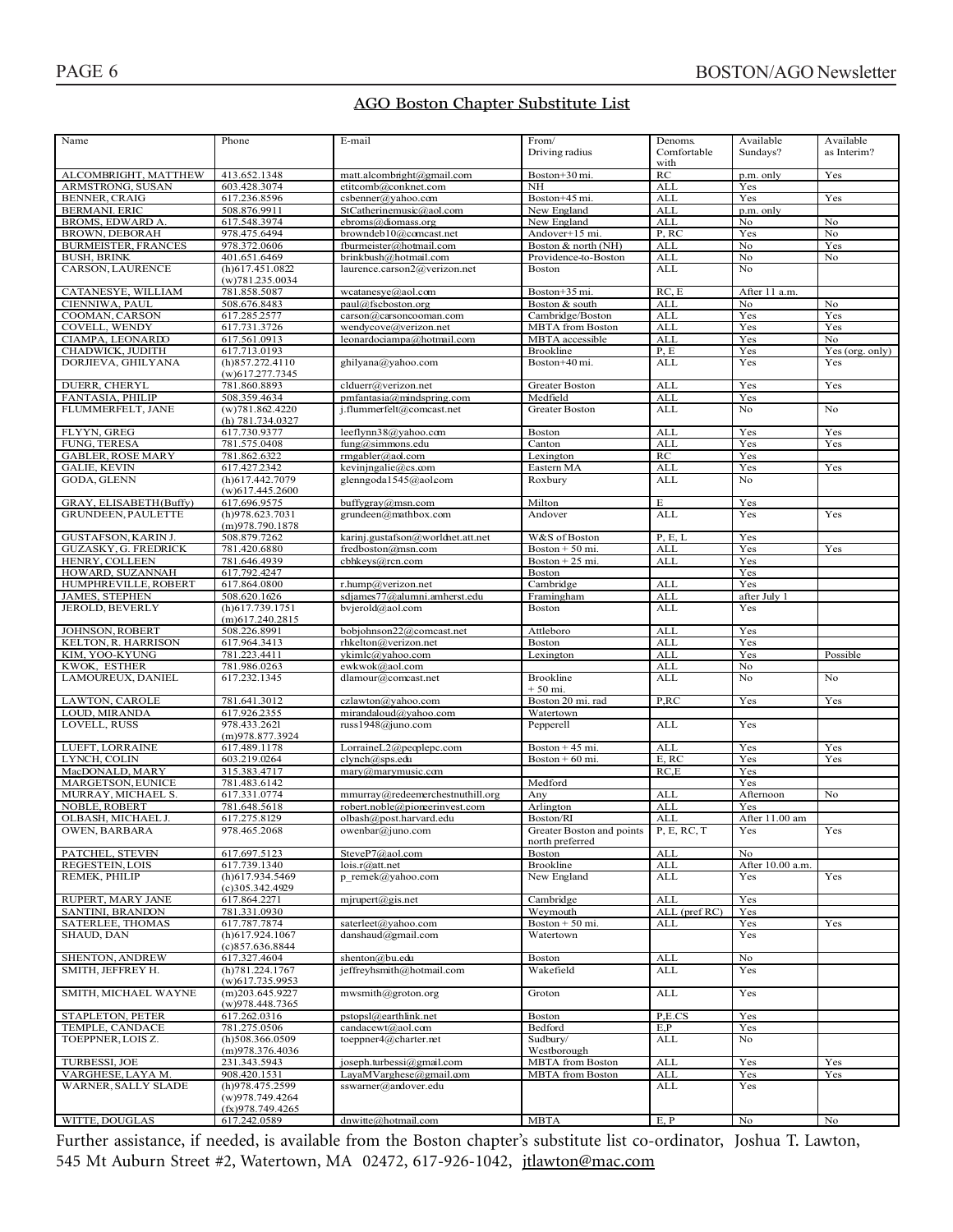# **PLACEMENT OCTOBER, 2007**

The date in brackets following a church's name shows when the church first requested a listing. Salary is income paid by the church. Services such as funerals (fn) and weddings (wd) with additional fees are estimated as shown.

#### **ORGANIST/CHOIR DIRECTOR**

| Denomination     | Hours | Location       | Name of Church                           | Organ      | Salary    | Est. Add'l Comp              |
|------------------|-------|----------------|------------------------------------------|------------|-----------|------------------------------|
| Episcopal        | 19    | Medfield, MA   | Church of the Advent [9/07]              | Dyer       | $16.000+$ | $10 \text{ ft}/4 \text{ wd}$ |
| Episcopal        | 20    | Rumford, RI    | Church of the Epiphany [8/07]            | Moller     | $25.280+$ | 8 fn, 3 wd                   |
| Episcopal        | 10    | Marshfield, MA | Trinity Episcopal Church [7/07]          | Allen      | 9-10.500  | $0-4$ fn/ $0-4$              |
|                  |       |                |                                          |            |           | wd                           |
| Episcopal        | 10    | Holliston, MA  | St Michael's Episcopal Church [6/07]     | Rodgers    | 14,000    | 5 fn, 1 wd                   |
| Episcopal        | 10    | Framingham, MA | St. Andrew's Episcopal Church [6/07]     | Frazee     | 14.000    | 10 fn, 5 wd                  |
| Presbyterian     | 13    | Needham, MA    | Presbyterian Church in Needham [3/07]    | Electronic | 17.000    | -----                        |
| Roman            | 20    | Cambridge, MA  | Saint John the Evangelist [7/07]         | Rodgers    | 22,830-   | $85 \text{ ft}/6$ wd         |
| Catholic**       |       |                |                                          |            | 29.224    |                              |
| Unitarian Univ.* | 15    | Cohasset, MA   | First Parish UU in Cohasset [3/07]       | Hutchings  | 15,750    | 4 fn, 10 wd                  |
| <b>UCC</b>       | 10    | Norton, MA     | Trinitarian Congregational Church [6/07] | Simmons-   | 8.700     | $8 \text{ fh/6}$ wd          |
|                  |       |                |                                          | Holbrook   |           |                              |
| <b>UCC</b>       | 3     | Cohasset, MA   | Beechwood Congregational Church [5/07]   | Rodgers    | 7,800     | $10$ fn/wd                   |

\* position could be split: Director only \$10,500; organist only \$8,400

\*\* position could be split

#### **ORGANIST ONLY**

| <b>UCC</b> | 10        | Boxborough, | United Church of Christ.            | Allen Digital | $10-13,000$ | $4 \text{ ft}/4 \text{ wd}$ |
|------------|-----------|-------------|-------------------------------------|---------------|-------------|-----------------------------|
|            |           | МA          | Congregational [7/07]               |               |             |                             |
| Methodist  | $8-$      | Lincoln. RI | Wesley United Methodist Church      | Moller        | 12-14.000   | $8 \text{ ft}/4 \text{ wd}$ |
|            | 12<br>- 2 |             | [7/07]                              |               |             |                             |
| Episcopal  |           | Arlington,  | St. John's Episcopal Church [09/07] | Moller        | 10.400      | $3 \text{ ft}$ /2 wd        |
|            |           | МA          |                                     |               |             |                             |

#### **DIRECTOR ONLY**

| $\overline{\phantom{0}}$<br>Episcopal | 10 | $\sim$<br>∠hestnut | [09/07]<br>e provincia de la contecidad de la contecidad de la contecidad de la contecidad de la contecidad de la contecidad de la contecidad de la contecidad de la contecidad de la contecidad de la contecidad de la contecidad de la<br>the<br>hurch_<br>: Redeemer<br>. Of | Noack | (Sept-<br>.000 | N/A |
|---------------------------------------|----|--------------------|---------------------------------------------------------------------------------------------------------------------------------------------------------------------------------------------------------------------------------------------------------------------------------|-------|----------------|-----|
|                                       |    | Hill.<br>МA        | --<br>$\sim$<br>$\sim$<br>. Choir Director only)<br>r outh '                                                                                                                                                                                                                    |       | May            |     |

Please also see postings at www.bostonago.com for contact information regarding these openings. Some churches here may no longer be receiving names but have not notified placement.

The following positions have been filled: First Unitarian Society in Newton

**LISTING YOUR CHURCH ON THIS PAGE** Contact Janet Hunt, Placement Coordinator, at janet.hunt@sjs.edu.

# **Broadcast Schedule WCRB (99.5 fm) and streaming on internet www.wcrb.com Sundays 7:00am –7:25am**  CELEBRATING 49 YEARS OF BROADCASTING ON WCRB

Martin Steinmetz, Executive Producer and Technical Director Rob Stuart-Vail Announcer

| <b>Broadcast Date</b> | Performer            | Location                  | <b>Music</b>                         |
|-----------------------|----------------------|---------------------------|--------------------------------------|
| Oct 7                 | James David Christie | <b>Holy Cross College</b> | Music of Buxtehude                   |
| Oct 14                | Etienne Walhain      | Immaculate Conception,    | Chorale-Prelude, Bach; Prelude &     |
|                       |                      | <b>Boston</b>             | Fugue in Emin; Toccata, Prokofiev    |
| Oct 21                | Olivier Latry        | Cathedral of Holy Cross,  | Finale Symph. No. 2, Vierne; Chorale |
|                       |                      | <b>Boston</b>             | No. 2, Franck                        |
| Oct 28                | Miranda Loud         | St. Peters Church,        | Andane, Widor; Carillon, Vierne;     |
|                       |                      | Weston                    | Benedictus, Reger; Toccata, Jongen   |